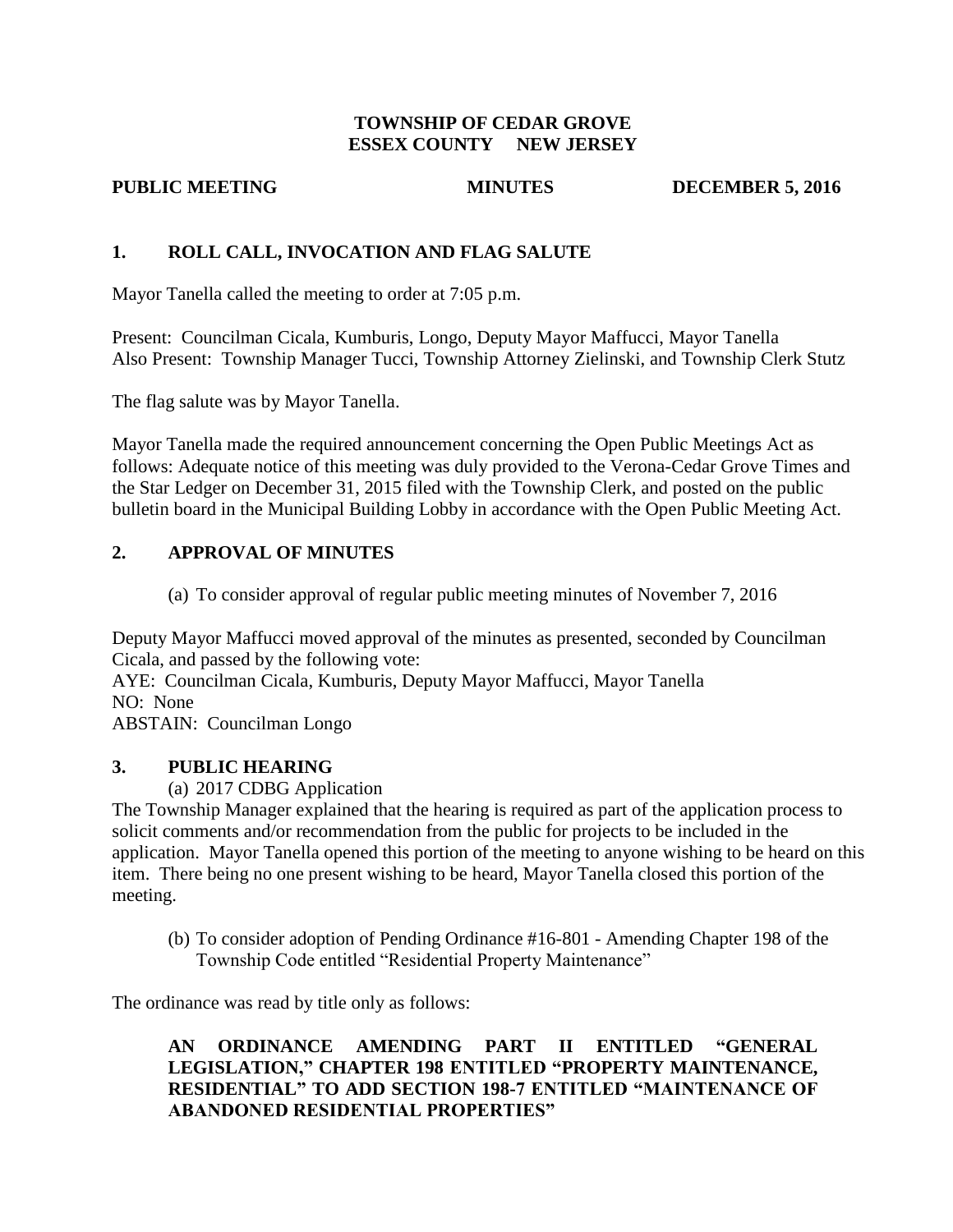Mayor Tanella opened the public hearing on this item. There being no one present wishing to be heard, Mayor Tanella closed the public hearing.

Councilman Longo moved that the ordinance be adopted at second reading, published in the Verona-Cedar Grove Times as a passed ordinance to take effect as prescribed by law, seconded by Councilman Cicala, and passed by the following vote:

AYE: Councilman Cicala, Kumburis, Longo, Deputy Mayor Maffucci, Mayor Tanella NO: None

(c) To consider adoption of Pending Ordinance #16-802 – 2017 Allowable Rent Increase

The ordinance was read by title only as follows:

## **AN ORDINANCE SETTING THE MAXIMUM ALLOWABLE RENT INCREASE PURSUANT TO CHAPTER 208 OF THE CODE OF THE TOWNSHIP OF CEDAR GROVE**

Mayor Tanella opened the public hearing on this item. There being no one present wishing to be heard, Mayor Tanella closed the public hearing.

Deputy Mayor Maffucci moved that the ordinance be adopted at second reading, published in the Verona-Cedar Grove Times as a passed ordinance to take effect as prescribed by law, seconded by Councilman Cicala, and passed by the following vote:

AYE: Councilman Cicala, Kumburis, Longo, Deputy Mayor Maffucci, Mayor Tanella NO: None

## **4. MEETING OPEN TO RESIDENTS OF THE TOWNSHIP WISHING TO BE HEARD ON ANY ITEM ON THE AGENDA**

Mayor Tanella opened this portion of the meeting to anyone wishing to be heard on any item on the agenda. There being no one present wishing to be heard, Mayor Tanella closed this portion of the meeting.

## **5. REPORTS OF TOWNSHIP OFFICIALS**

- (a) Township Manager No report
- (b) Township Clerk No report

(c) Township Attorney – Attorney Zielinski provided recommended settlement proposals of three tax appeals; Block 120, Lot 96; Block 291, Lot 59; Block 300, Lot 80. Deputy Mayor Maffucci moved to authorize settlement, seconded by Councilman Cicala, and passed unanimously. Attorney Zielinski requested an executive session to discuss correspondence from U.S. Dept. of Justice pertaining to Coptic Church investigation.

(d) Other Reports – No reports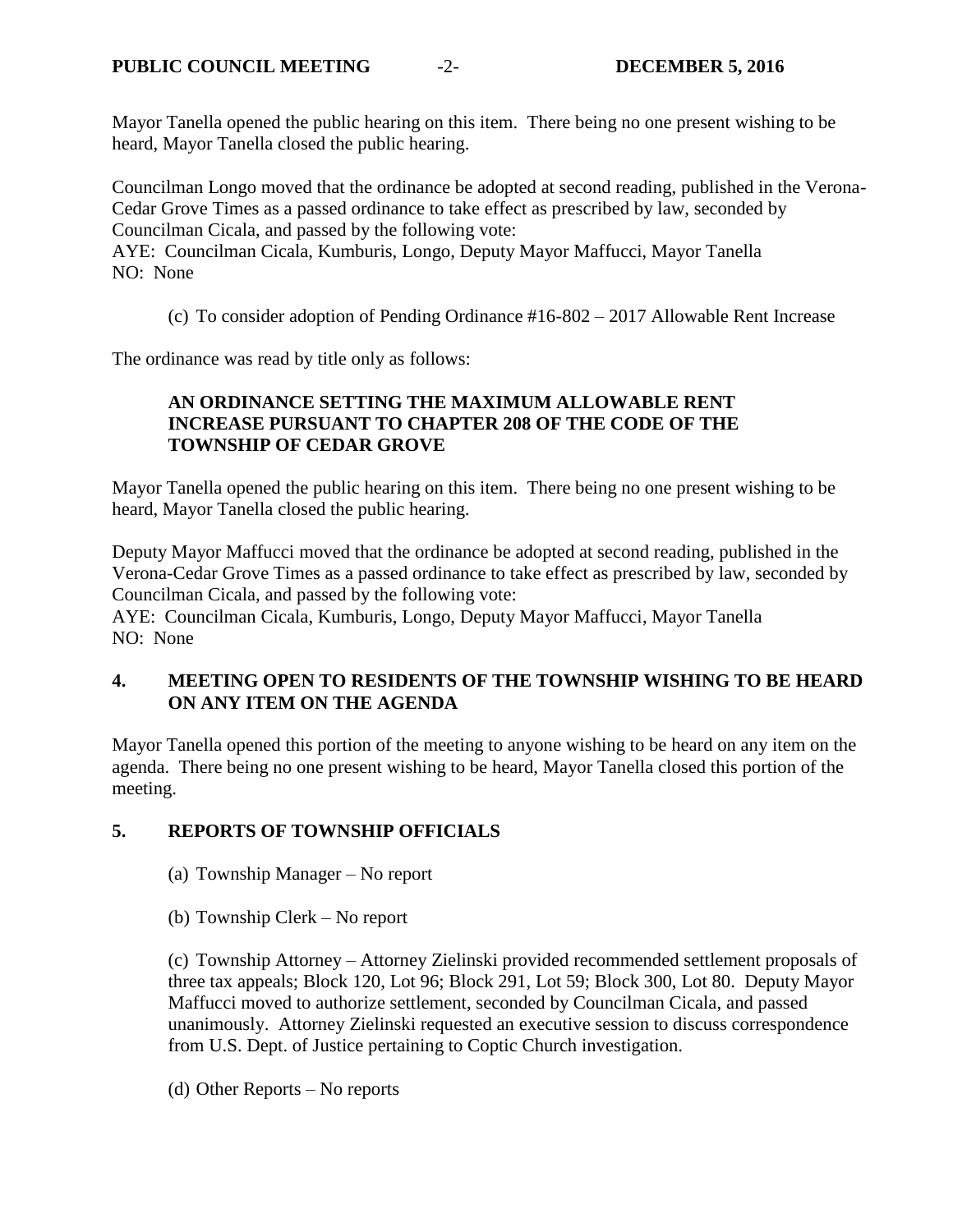## **6. CONSENT AGENDA**

(a) To consider resolution concerning re-appointment of Township Officials The following resolution had been posted on the bulletin board, and a brief synopsis was given by the Township Clerk:

**BE IT RESOLVED** by the Township Council of the Township of Cedar Grove, County of Essex, New Jersey, that it does hereby reappoint the following Township officials, commencing January 1, 2017:

| Joshua Zielinski<br><b>Township Attorney</b><br>1.                        |  |
|---------------------------------------------------------------------------|--|
| <b>Township Prosecutor</b><br>Robert J. Candido<br>2.                     |  |
| 3.<br><b>Public Defender</b><br>Peter D. Russo                            |  |
| <b>Court Administrator</b><br><b>Theresa Platvoet</b><br>$\overline{4}$ . |  |
| 5.<br>Deputy Court Administrator<br><b>Courtney Demarest</b>              |  |

Councilman Kumburis moved adoption of the resolution, seconded by Deputy Mayor Maffucci, and passed by the following vote:

AYE: Councilman Cicala, Kumburis, Longo, Deputy Mayor Maffucci, Mayor Tanella NO: None

(i.) Township Attorney

The following resolution had been posted on the bulletin board, and a brief synopsis was given by the Township Clerk:

**WHEREAS**, there exists a need for the appointment of a Township Attorney for the Township of Cedar Grove, and funds are available for this purpose; and

**WHEREAS**, N.J.S.A. 40A:11-5 states "no local unit shall be required to advertise for bids for professional services", and

**WHEREAS, JOSHUA ZIELINSKI** is an attorney-at-law in the State of New Jersey and comes under the "professional services"' provision of the Local Public Contracts Law:

**NOW, THEREFORE, BE IT RESOLVED** by the Township Council of the Township of Cedar Grove, County of Essex, New Jersey, that it does hereby re-appoint **JOSHUA ZIELINSKI** of the firm McElroy, Deutsch, Mulvaney, & Carpenter, LLC to serve as the Township Attorney commencing January 1, 2017 through December 31, 2017; and

**BE IT FURTHER RESOLVED** that the appropriate Township officials be authorized to execute an agreement; and

**BE IT FURTHER RESOLVED** that notice of this appointment shall be published in the Verona-Cedar Grove Times.

Councilman Kumburis moved adoption of the resolution, seconded by Deputy Mayor Maffucci, and passed by the following vote:

AYE: Councilman Cicala, Kumburis, Longo, Deputy Mayor Maffucci, Mayor Tanella NO: None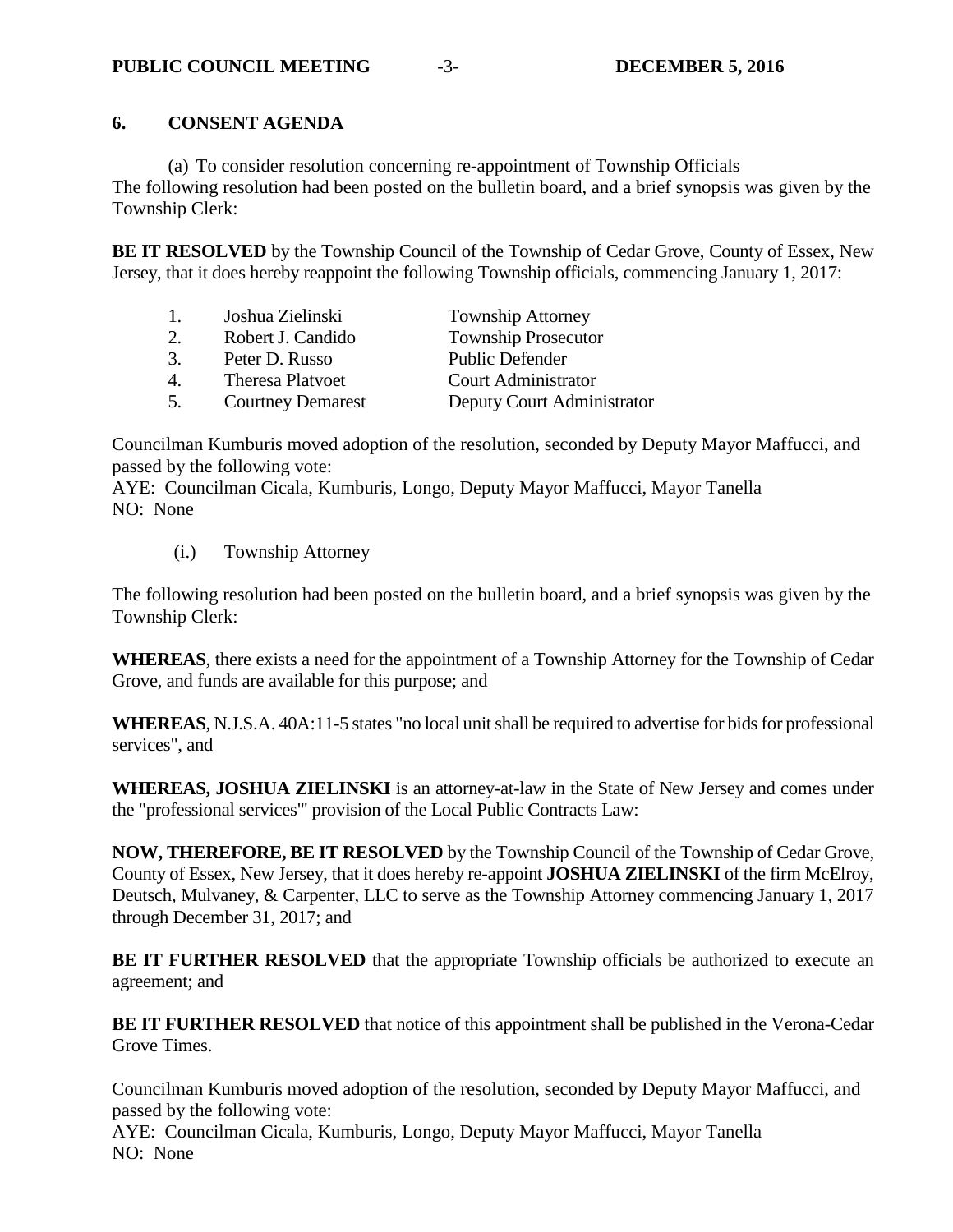(ii.) Municipal Prosecutor

The following resolution had been posted on the bulletin board, and a brief synopsis was given by the Township Clerk:

**WHEREAS**, there exists a need for the appointment of a Township Prosecutor for the Township of Cedar Grove, and funds are available for this purpose; and

**WHEREAS**, N.J.S.A. 40A:11-5 states "no local unit shall be required to advertise for bids for professional services", and

**NOW, THEREFORE, BE IT RESOLVED** by the Township Council of the Township of Cedar Grove, County of Essex, New Jersey, that it does hereby re-appoint **ROBERT J. CANDIDO** to serve as the Township Prosecutor commencing January 1, 2017 through December 31, 2017; and

**BE IT FURTHER RESOLVED** that the appropriate Township officials be authorized to execute an agreement; and

**BE IT FURTHER RESOLVED** that notice of this appointment shall be published in the Verona-Cedar Grove Times.

Councilman Kumburis moved adoption of the resolution, seconded by Deputy Mayor Maffucci, and passed by the following vote:

AYE: Councilman Cicala, Kumburis, Longo, Deputy Mayor Maffucci, Mayor Tanella NO: None

(iii.) Public Defender

The following resolution had been posted on the bulletin board, and a brief synopsis was given by the Township Clerk:

**WHEREAS**, there exists a need for the appointment of a Public Defender for the Township of Cedar Grove, and funds are available for this purpose; and

**WHEREAS**, N.J.S.A. 40A:11-5 states "no local unit shall be required to advertise for bids for professional services", and

**WHEREAS, PETER D. RUSSO** is an attorney-at-law in the State of New Jersey and comes under the "professional services" provision of the Local Public Contracts Law:

**NOW, THEREFORE, BE IT RESOLVED** by the Township Council of the Township of Cedar Grove, County of Essex, New Jersey, that it does hereby re-appoint **PETER D. RUSSO** to serve as the **/** commencing January 1, 2017 through December 31, 2017; and

**BE IT FURTHER RESOLVED** that the appropriate Township officials be authorized to execute an agreement; and

**BE IT FURTHER RESOLVED** that notice of this appointment shall be published in the Verona-Cedar Grove Times.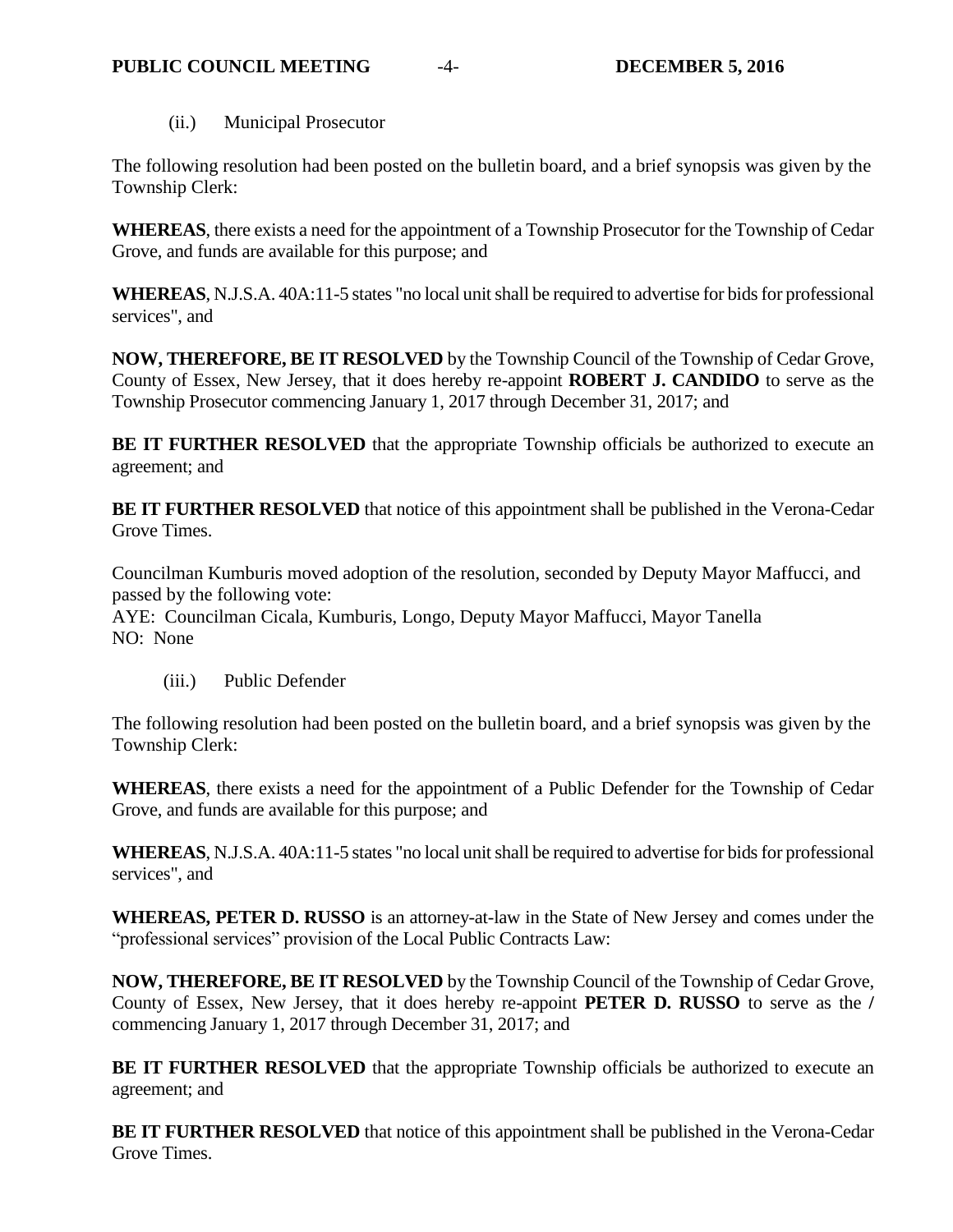Councilman Kumburis moved adoption of the resolution, seconded by Deputy Mayor Maffucci, and passed by the following vote:

AYE: Councilman Cicala, Kumburis, Longo, Deputy Mayor Maffucci, Mayor Tanella NO: None

(iv.) Court Administrator

The following resolution had been posted on the bulletin board, and a brief synopsis was given by the Township Clerk:

**BE IT RESOLVED** by the Township Council of the Township of Cedar Grove, Essex County, New Jersey, that Theresa Platvoet be re-appointed to serve as the Court Administrator for a one-year term commencing January 1, 2017 and terminating December 31, 2017.

Councilman Kumburis moved adoption of the resolution, seconded by Deputy Mayor Maffucci, and passed by the following vote:

AYE: Councilman Cicala, Kumburis, Longo, Deputy Mayor Maffucci, Mayor Tanella NO: None

(v.) Deputy Court Administrator

The following resolution had been posted on the bulletin board, and a brief synopsis was given by the Township Clerk:

**BE IT RESOLVED** by the Township Council of the Township of Cedar Grove, Essex County, New Jersey, that Courtney Demarest be re-appointed to serve as the Deputy Court Administrator for a one-year term commencing January 1, 2017 and terminating December 31, 2017.

Councilman Kumburis moved adoption of the resolution, seconded by Deputy Mayor Maffucci, and passed by the following vote:

AYE: Councilman Cicala, Kumburis, Longo, Deputy Mayor Maffucci, Mayor Tanella NO: None

(b) To consider resolution concerning re-appointment of Bond Counsel

The following resolution had been posted on the bulletin board, and a brief synopsis was given by the Township Clerk:

**WHEREAS**, there exists a need for specialized legal services in connection with the authorization and the issuance of bonds or notes of the Township of Cedar Grove, and funds are available for this purpose; and

**WHEREAS**, such services were solicited pursuant to N.J.S.A. 19:44A-20.1 et seq.. under a fair and open process; and

**WHEREAS,** qualifications/proposal for said appointment were received and publicly opened by the Township Clerk on November 5, 2016; as follows: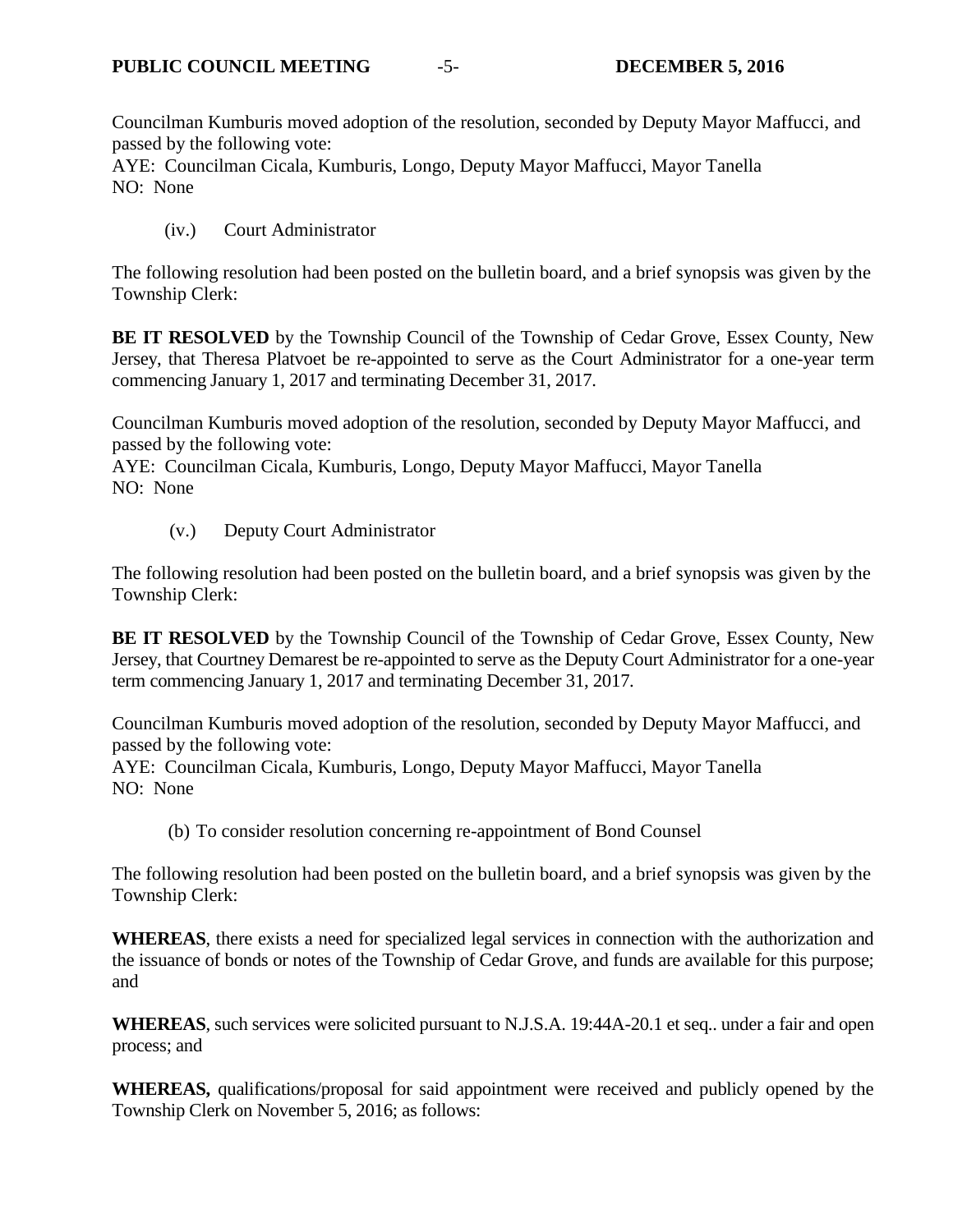| Gibbons, P.C.               | Newark, NJ       |
|-----------------------------|------------------|
| Parker McCay                | Mount Laurel, NJ |
| Walters, McPherson, McNeill | Secaucus, NJ     |

**NOW, THEREFORE, BE IT RESOLVED** by the Township Council that the law firm of Gibbons, P.C. of Newark, New Jersey is hereby re-appointed for the calendar year 2017 to provide the specialized legal services necessary in connection with the authorization and the issuance of bonds or notes by the Township.

**BE IT FURTHER RESOLVED** that the resolution and agreement can be reviewed in the Township Clerk's Office.

**BE IT FURTHER RESOLVED** that a notice in accordance with the Local Public Contracts Law of New Jersey shall be published in the Verona-Cedar Grove Times.

Deputy Mayor Maffucci moved adoption of the resolution, seconded by Councilman Cicala, and passed by the following vote:

AYE: Councilman Cicala, Kumburis, Longo, Deputy Mayor Maffucci, Mayor Tanella NO: None

(c) To consider resolution concerning re-appointment of Auditor

The following resolution had been posted on the bulletin board, and a brief synopsis was given by the Township Clerk:

**WHEREAS**, there exists a need for the appointment of a Township Auditor for the Township of Cedar Grove, and funds are available for this purpose; and

**WHEREAS**, N.J.S.A. 40A:11-5 states "no local unit shall be required to advertise for bids for professional services" pursuant to N.J.S.A. 40A:5-4, the annual audit and

**WHEREAS**, the firm of Nisivoccia & Company is a registered municipal accounting firm in the State of New Jersey and comes under the "professional services" provision of the Local Public Contracts Law;

**NOW, THEREFORE, BE IT RESOLVED** by the Township Council of the Township of Cedar Grove, County of Essex, New Jersey, that it does hereby appoint Nisivoccia & Company to serve as Township Auditor for the calendar year 2017.

**BE IT FURTHER RESOLVED** that notice of this appointment shall be published in the Verona-Cedar Grove Times.

Deputy Mayor Maffucci moved adoption of the resolution, seconded by Councilman Cicala, and passed by the following vote:

AYE: Councilman Cicala, Kumburis, Longo, Deputy Mayor Maffucci, Mayor Tanella NO: None

(d) To consider resolution concerning re-appointment of representatives to New Jersey Intergovernmental Insurance Fund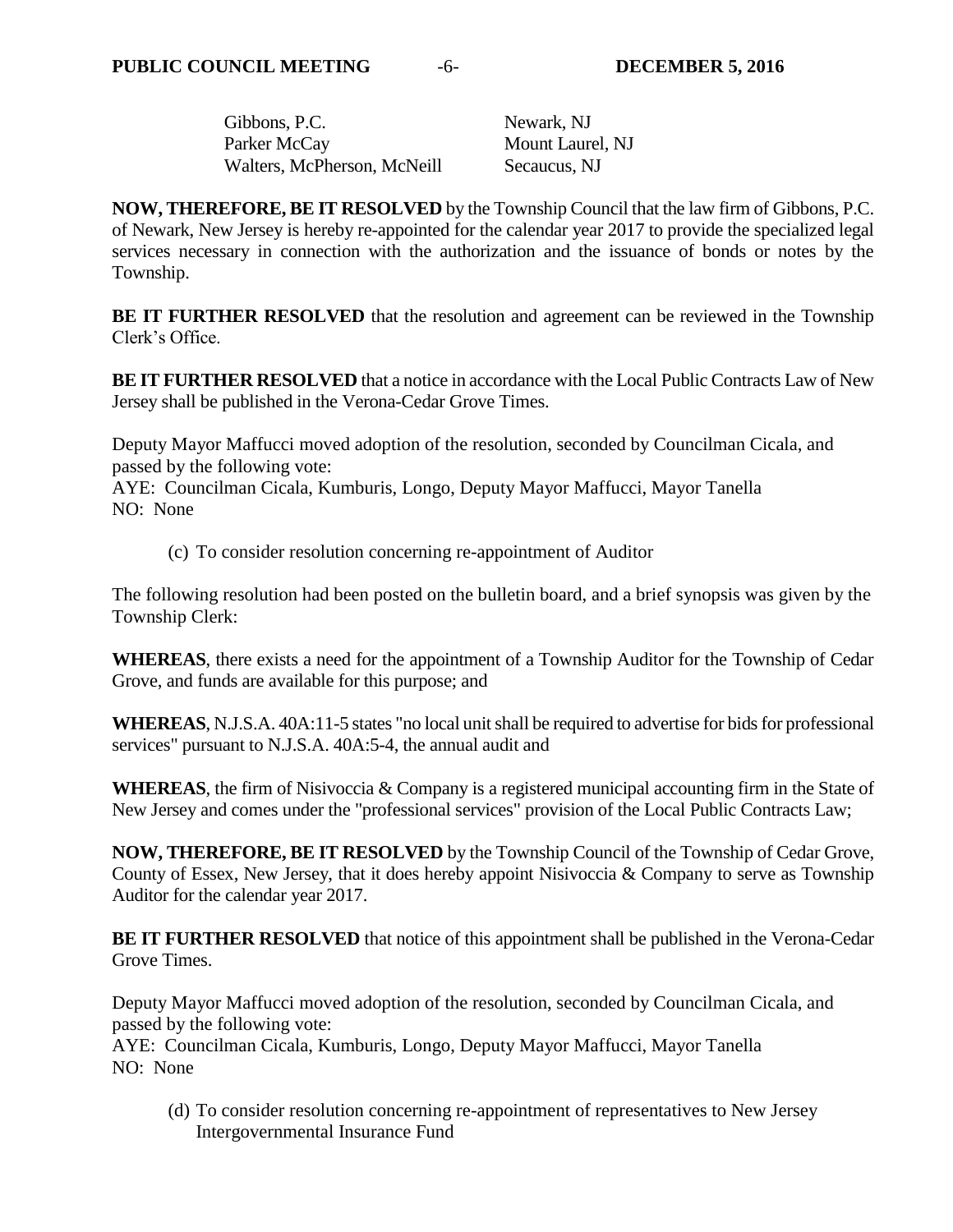The following resolution had been posted on the bulletin board, and a brief synopsis was given by the Township Clerk:

**BE IT RESOLVED** by the Township Council of the Township of Cedar Grove, Essex County, that the following municipal officials are hereby appointed as the Commissioner and Alternate to the New Jersey Intergovernmental Insurance Fund for the calendar year 2017:

Commissioner – Thomas J. Tucci, Jr., Township Manager Alternate – William M. Homa, Chief Finance Officer

Councilman Cicala moved adoption of the resolution, seconded by Deputy Mayor Maffucci, and passed by the following vote:

AYE: Councilman Cicala, Kumburis, Longo, Deputy Mayor Maffucci, Mayor Tanella NO: None

(e) To consider resolution concerning re-appointment of representatives to Community Development Block Grant Committee

The following resolution had been posted on the bulletin board, and a brief synopsis was given by the Township Clerk:

**BE IT RESOLVED** by the Township Council of the Township of Cedar Grove, Essex County, New Jersey, that the following Municipal Officials are hereby appointed to serve as Cedar Grove's representatives to the Community Development Block Grant Committee for 2017:

| E. Romeo Longo | Councilman                |
|----------------|---------------------------|
| Alex Palumbo   | <b>Municipal Engineer</b> |

Councilman Cicala moved adoption of the resolution, seconded by Councilman Kumburis, and passed by the following vote:

AYE: Councilman Cicala, Kumburis, Longo, Deputy Mayor Maffucci, Mayor Tanella NO: None

(f) To consider resolution concerning re-appointment of Public Agency Compliance Officer

The following resolution had been posted on the bulletin board, and a brief synopsis was given by the Township Clerk:

**WHEREAS**, N.J.A.C. 17:27-3.5 requires that each public agency annually designate an officer or employee to serve as its Public Agency Compliance Officer (P.A.C.O.).

**NOW, THEREFORE, BE IT RESOLVED** by the Township Council of the Township of Cedar Grove that Kathleen R. Stutz is hereby re-appointed as the Public Agency Compliance Officer for the Township of Cedar Grove.

Deputy Mayor Maffucci moved adoption of the resolution, seconded by Councilman Cicala, and passed by the following vote:

AYE: Councilman Cicala, Kumburis, Longo, Deputy Mayor Maffucci, Mayor Tanella NO: None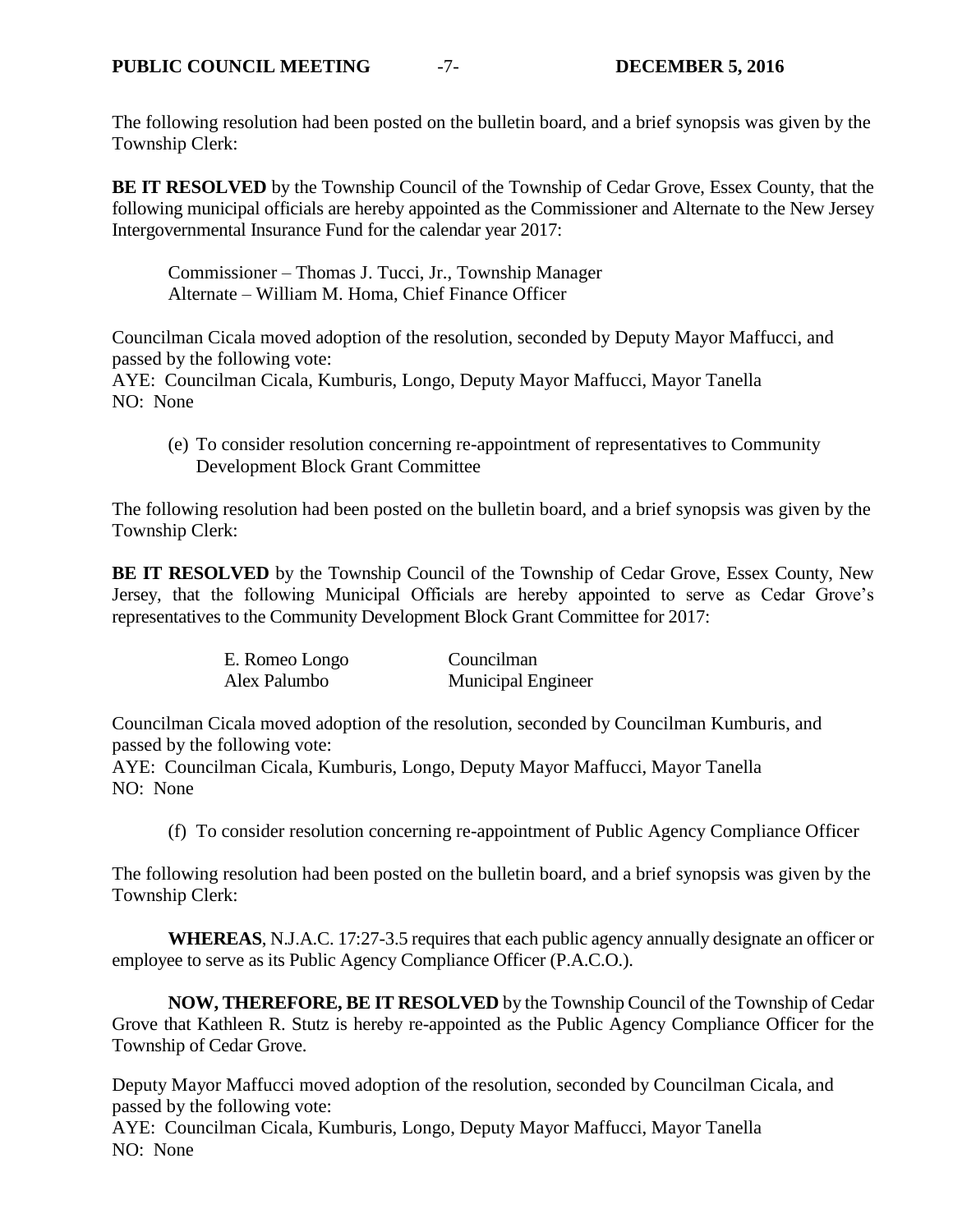(g) To consider resolution concerning approval of raffle application – Little Falls School #1 PTSA

The following resolution had been posted on the bulletin board, and a brief synopsis was given by the Township Clerk:

**WHEREAS** an application for a raffle license has been received from:

| APPLICANT                   | EVENT, DATE, TIME, AND PLACE             |
|-----------------------------|------------------------------------------|
| Little Falls School #1 PTSA | On-Premise Merchandise Raffle to be held |
| 32 Stevens Ave.             | March 16, 2017 at $5:30 - 11:00$ p.m.    |
| Little Falls NJ 07470       | at 691 Pompton Ave. Cedar Grove NJ 07009 |

**WHEREAS** the fee has been paid, the application has been reviewed by the Township Clerk and found acceptable;

**NOW THEREFORE BE IT RESOLVED** by the Township Council of the Township of Cedar Grove that it does hereby approve said application.

Councilman Cicala moved adoption of the resolution, seconded by Deputy Mayor Maffucci, and passed by the following vote:

AYE: Councilman Cicala, Kumburis, Longo, Maffucci, Deputy Mayor Maffucci, Mayor Tanella NO: None

## **7. NEW BUSINESS**

(a) To consider resolution concerning 2017 CDBG application submission

The following resolution had been posted on the bulletin board, and a brief synopsis was given by the Township Clerk:

**WHEREAS,** the Township Council hereby authorizes the Township Manager and the Township Engineer to submit applications for funding under the 2017 Community Development Block Grant Program to the Essex County Division of Housing and Community Development; and

**NOW, THEREFORE BE IT RESOLVED** by the Township Council of the Township of Cedar Grove, as required by the Essex County Division of Housing and Community Development that projects for which applications will be submitted are approved in the following priority order:

1. Reconstruction of Bowden Road from Highview Terrace to Little Falls Road

BE IT FURTHER RESOLVED that a certified copy of this resolution be forwarded to the Essex County Division of Housing and Community Development.

Councilman Longo moved adoption of the resolution, seconded by Deputy Mayor Maffucci, and passed by the following vote:

AYE: Councilman Cicala, Kumburis, Longo, Deputy Mayor Maffucci, Mayor Tanella NO: None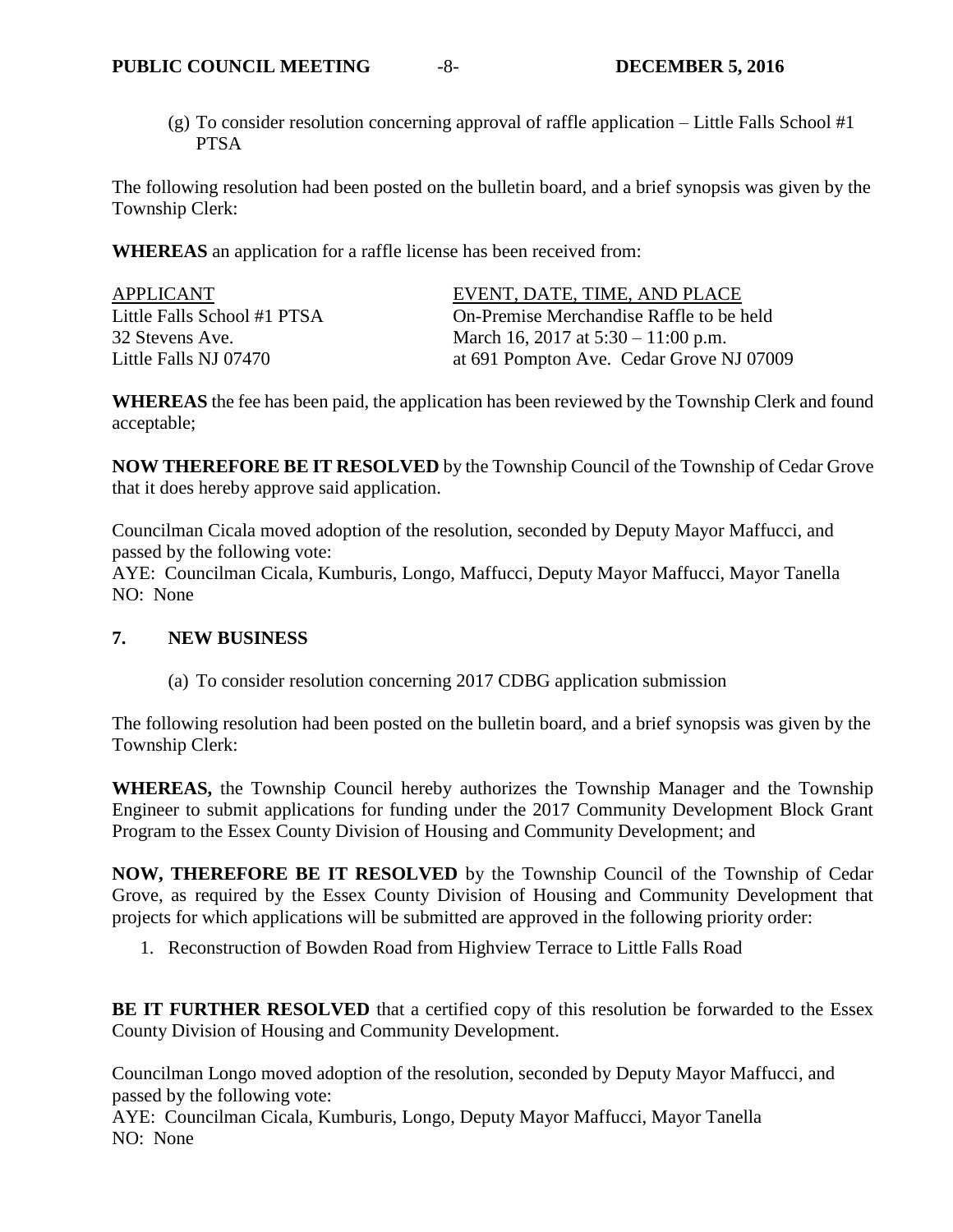(b) To consider resolution concerning 2017 Council Meeting schedule

The following resolution had been posted on the bulletin board, and a brief synopsis was given by the Township Clerk:

**WHEREAS,** Section 4 of Chapter 231, Public Laws of 1975, also known as the Open Public Meetings Act, requires that the governing body compile and disseminate a schedule of meetings to be held by it during the coming year 2017;

**WHEREAS,** meetings of the governing body are held in the Municipal Building, 525 Pompton Avenue at 7:00 p.m. and are open to the public with the exception of executive sessions;

**NOW, THEREFORE, BE IT RESOLVED,** that the following schedule of the meetings of the Township Council is hereby approved for publication:

**REGULAR COUNCIL MEETINGS** shall be held in the Council Chambers the first Monday of each month, excluding holidays, according to the following schedule:

| January 9  | June 5                  |
|------------|-------------------------|
| February 6 | September 11            |
| March 6    | October 2               |
| April 3    | November 6              |
| May 1      | December 4 <sup>*</sup> |

\*Immediately following 7:00 PM Annual Tree Lighting

**STAFF COUNCIL MEETINGS** shall be held in the 2<sup>nd</sup> Floor Conference Room the third Monday of each month, excluding holidays, according to the following schedule:

| January 23  | June 19      |
|-------------|--------------|
| February 27 | September 25 |
| March 20    | October 16   |
| April 17    | November 20  |
| May $15$    | December 18  |

BE IT FURTHER RESOLVED that the governing body shall conduct meetings according to a summer meeting schedule for the months of July and August as follows:

| <b>TYPE OF MEETING</b> | <b>DATE</b> |  |
|------------------------|-------------|--|
| Regular                | July 10     |  |
| Regular                | August 14   |  |

**BE IT FURTHER RESOLVED, that official action will be taken at Regular Meetings and may be** taken at any Staff Meeting; and

**BE IT FURTHER RESOLVED,** that closed/executive sessions may take place at Regular Meetings or Staff Meetings; and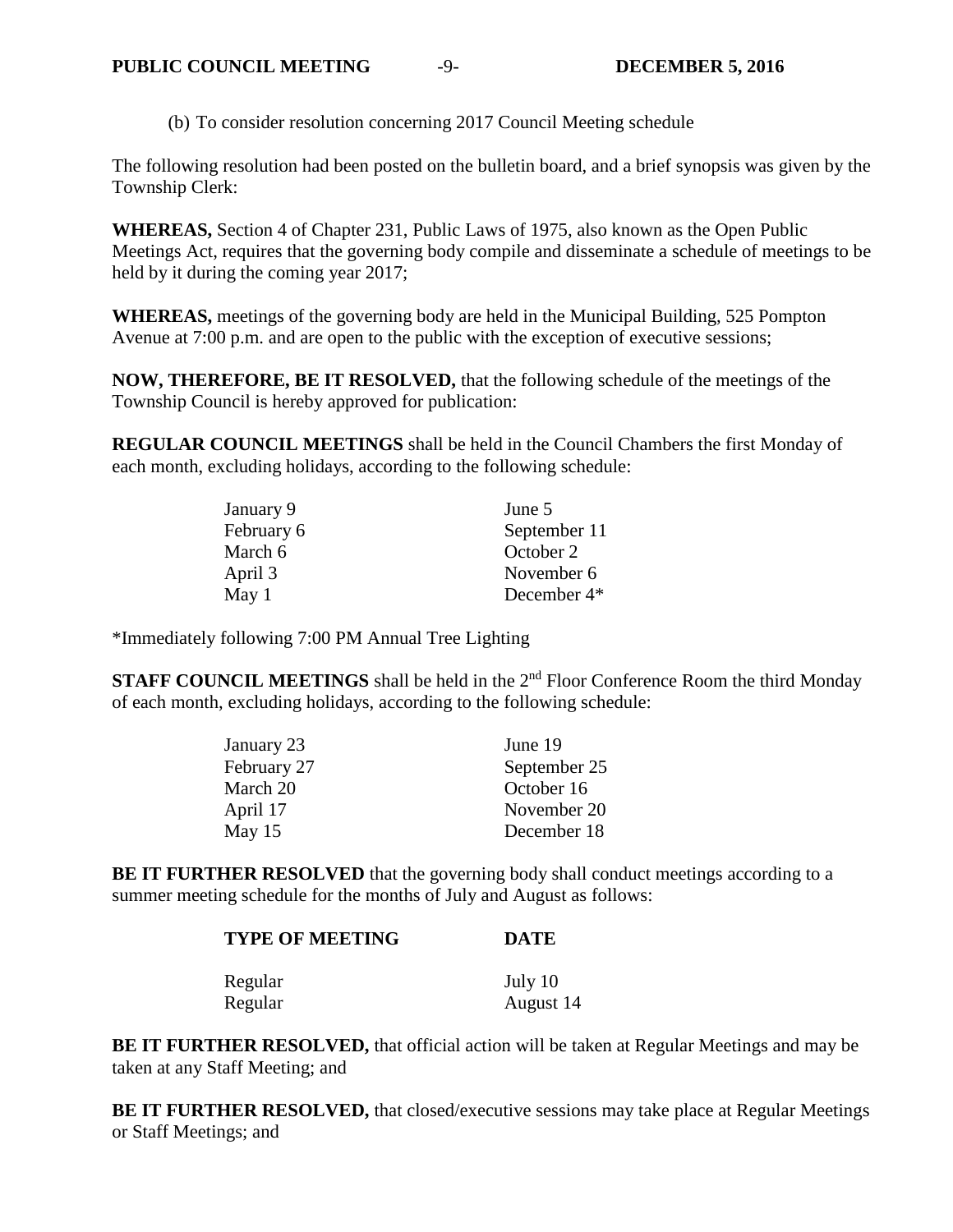**BE IT FURTHER RESOLVED,** that the annual Re-organization Meeting shall be held on Wednesday, July 5<sup>th</sup> at 7:00 P.M. in the Council Chambers.

**BE IT FURTHER RESOLVED,** that the schedule of meetings shall be posted on the Bulletin Board on the first floor of the Municipal Building Lobby.

Deputy Mayor Maffucci moved adoption of the resolution, seconded by Councilman Cicala, and passed by the following vote:

AYE: Councilman Cicala, Kumburis, Longo, Deputy Mayor Maffucci, Mayor Tanella NO: None

(c) To consider resolution designating official newspapers of the Township for 2017

The following resolution had been posted on the bulletin board, and a brief synopsis was given by the Township Clerk:

**BE IT RESOLVED** by the Township Council of the Township of Cedar Grove, Essex County, New Jersey, that the Verona/Cedar Grove Times, The Herald News, and the Star Ledger, are hereby designated as the official newspapers of the Township of Cedar Grove for 2017.

Councilman Kumburis moved adoption of the resolution, seconded by Deputy Mayor Maffucci, and passed by the following vote:

AYE: Councilman Cicala, Kumburis, Longo, Deputy Mayor Maffucci, Mayor Tanella NO: None

(d) To consider resolution concerning term expiration of Environmental Commission member

The following resolution had been posted on the bulletin board, and a brief synopsis was given by the Township Clerk:

**WHEREAS**, by Resolution dated December 15, 2014, the Township Council correctly appointed Diane Perkins and inadvertently appointed Staci Molinaro as members of the Environmental Commission for three-year terms beginning January 1, 2015 and expiring December 31, 2017; and

**WHEREAS**, pursuant to Chapter 47, Section 2 of the Township Code of Cedar Grove, only one of the seven Environmental Commission members was to be appointed for a three-year term commencing January 1, 2015 and expiring December 31, 2017; and

**WHEREAS**, in addition, the Township Council had to fill the unexpired term of Dr. Herbert Speigel who had previously resigned as a member of the Environmental Commission; his term began January 1, 2014 and was set to expire December 31, 2016; and

**WHEREAS**, by Resolution dated December 15, 2014, the Township Council intended to appoint Diane Perkins to a full term of three years expiring December 31, 2017, and intended to appoint Staci Molinaro to fill Dr. Speigel's unexpired term, expiring on December 31, 2016; and

**WHEREAS**, the Township Council wishes to correct the error contained in the Resolution dated December 15, 2014, and clarify that Staci Molinaro was appointed to fulfill Dr. Speigel's unexpired term, expiring December 31, 2016;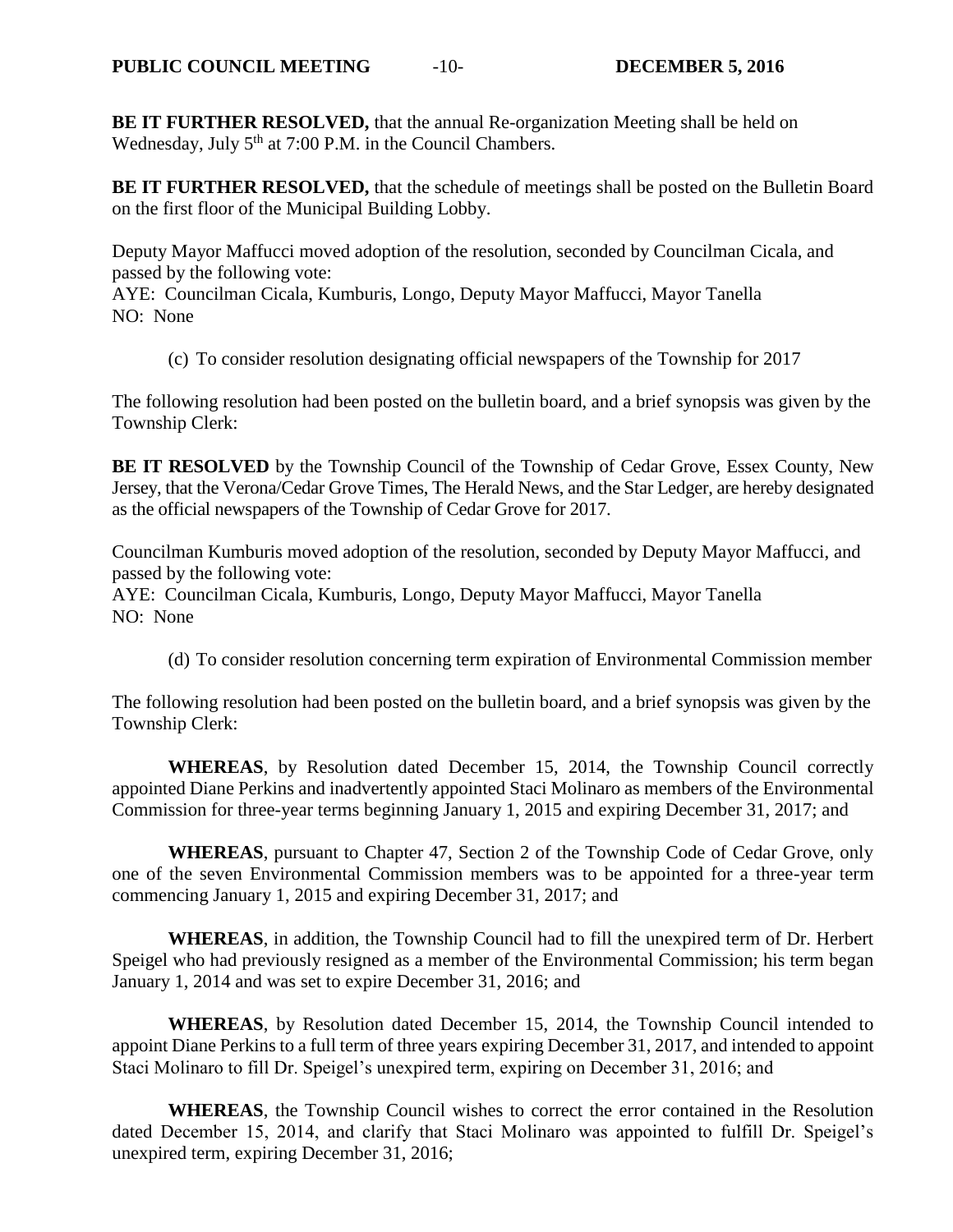**NOW, THEREFORE, BE IT RESOLVED** that the Township Council of the Township of Cedar Grove, County of Essex, State of New Jersey, modifies the Resolution dated December 15, 2014 to properly reflect that Staci Molinaro was appointed as a member of the Environmental Commission to serve the unexpired term of Dr. Speigel, and therefore her appointment expires December 31, 2016; and

**BE IT FURTHER RESOLVED** that this Resolution shall take effect pursuant to law.

Councilman Cicala moved adoption of the resolution, seconded by Deputy Mayor Maffucci, and passed by the following vote:

AYE: Councilman Cicala, Kumburis, Longo, Deputy Mayor Maffucci, Mayor Tanella NO: None

(e) To consider resolution concerning transfer of appropriations

The following resolution had been posted on the bulletin board, and a brief synopsis was given by the Township Clerk:

**WHEREAS,** N.J.S.A. 40A:4-58 permits certain transfers of appropriations during the last two months of the fiscal year;

**NOW, THEREFORE, BE IT RESOLVED,** BY THE Township Council of the Township of Cedar Grove, that the following transfers of appropriation listed herein in the 2016 Municipal Budget be approved:

#### **CURRENT FUND MUNICIPAL BUDGET**

| To:                            |            |
|--------------------------------|------------|
| Township Manager's Office:     |            |
| Salaries and Wages             | \$3,358.00 |
| Legal Services and Costs:      |            |
| <b>Other Expenses</b>          | 30,000.00  |
| Treasurer-Controller's Office: |            |
| Salaries and Wages             | 2,869.00   |
| <b>Assessment of Taxes:</b>    |            |
| Salaries and Wages             | 6,413.00   |
| <b>Collection of Taxes:</b>    |            |
| Salaries and Wages             | 1,637.00   |
| Planning Board:                |            |
| Salaries and Wages             | 511.00     |
| Zoning Board of Adjustment:    |            |
| Salaries and Wages             | 511.00     |
| Public Defender:               |            |
| <b>Other Expenses</b>          | 2,580.00   |
| Board of Health:               |            |
| Salaries and Wages             | 888.00     |
| Building Inspector:            |            |
| Salaries and Wages             | 2,484.00   |
| Plumbing Inspector:            |            |
| Salaries and Wages             | 646.00     |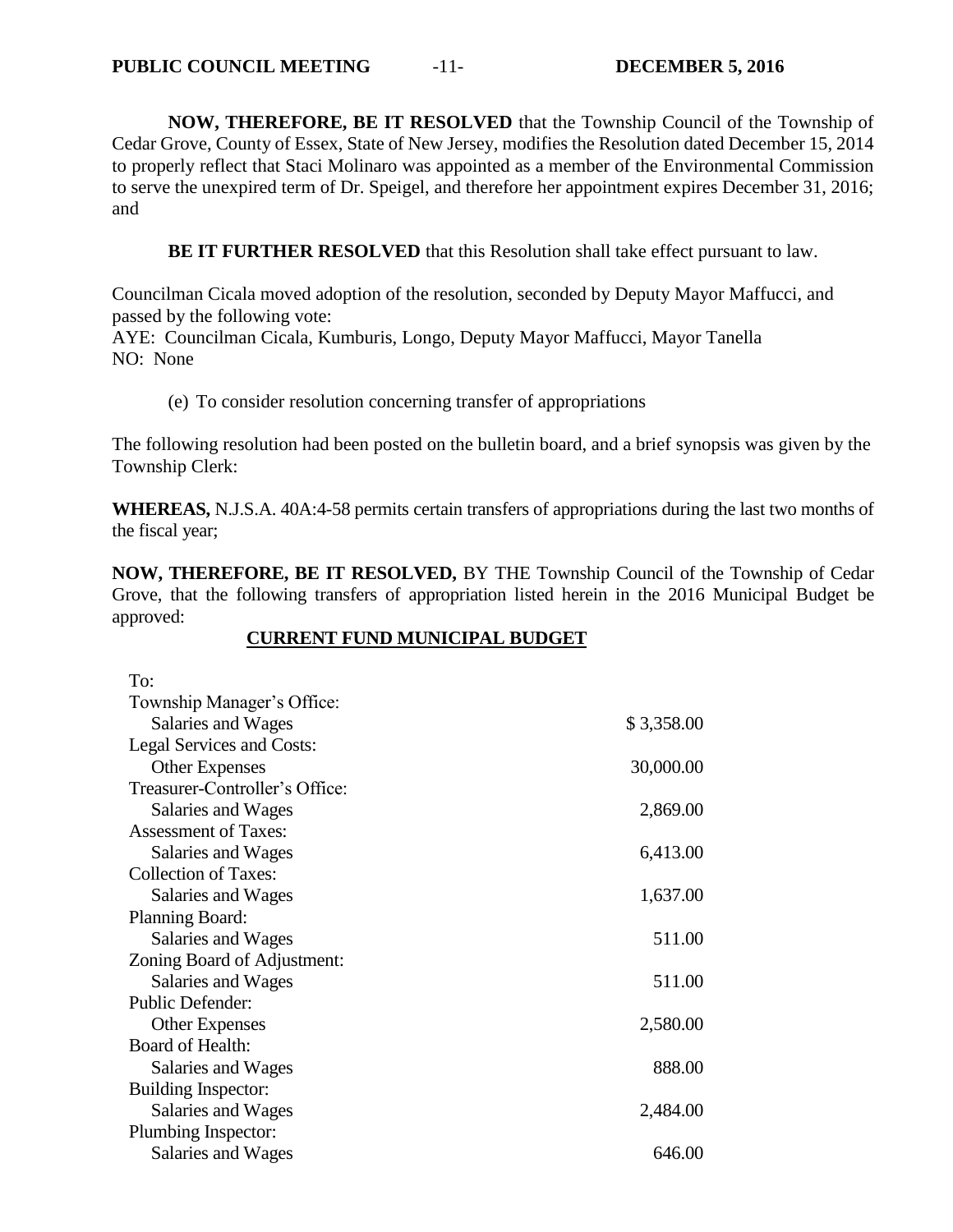| Electrical Inspector:                                      |                    |
|------------------------------------------------------------|--------------------|
| Salaries and Wages                                         | 634.00             |
| Township Clerk's Office:                                   |                    |
| Salaries and Wages                                         | 2,455.00           |
| Public Buildings and Grounds:                              |                    |
| <b>Other Expenses</b>                                      | 7,496.00           |
| <b>Equipment Maintenance:</b>                              |                    |
| Salaries and Wages                                         | 837.00             |
| Election:                                                  |                    |
| <b>Other Expenses</b>                                      | <u>200.00</u>      |
|                                                            | \$63,519.00        |
| From:                                                      |                    |
| Operating:<br>Salary and Wage Personnel Adjustment Program |                    |
|                                                            | <u>\$63,519.00</u> |
| <b>WATER OPERATING FUND BUDGET</b>                         |                    |
| To:                                                        |                    |
| Operating:                                                 |                    |
| Salaries and Wages                                         | \$11,818.00        |
|                                                            |                    |
| From:                                                      |                    |
| Operating:                                                 |                    |
| Salary Adjustment Program                                  | \$11,818.00        |
|                                                            |                    |
| <b>SEWER OPERATING FUND BUDGET</b>                         |                    |
| To:                                                        |                    |
| Operating:                                                 |                    |
| Salaries and Wages                                         | \$12,870.00        |
|                                                            |                    |
| From:                                                      |                    |
| Operating:                                                 |                    |
| <b>Salary Adjustment Program</b>                           | \$12,870.00        |
| <b>SWIM POOL OPERATING FUND BUDGET</b>                     |                    |
| To:                                                        |                    |
| Operating:                                                 |                    |
| Salaries and Wages                                         | \$3,649.00         |
|                                                            |                    |
| From:                                                      |                    |
| Operating:                                                 |                    |
| <b>Salary Adjustment Program</b>                           | \$3,649.00         |
|                                                            |                    |
| <b>SOLID WASTE COLLECTION DISTRICT BUDGET</b>              |                    |
| To:                                                        |                    |
| Operating:                                                 |                    |
| Salaries and Wages                                         | \$55,000.00        |
| From:                                                      |                    |
| Operating:                                                 |                    |
| <b>Disposal Fees</b>                                       | \$55,000.00        |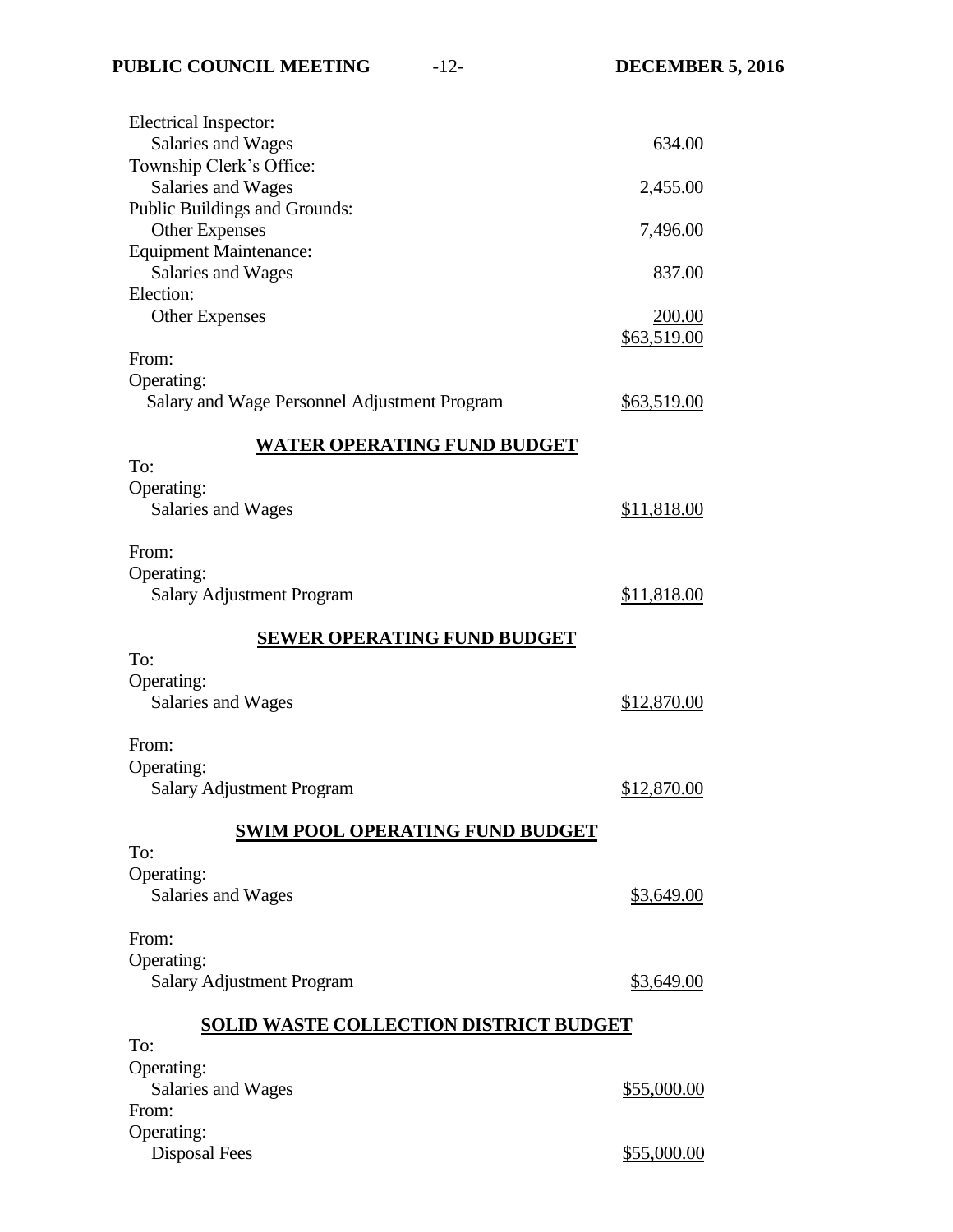Councilman Cicala moved adoption of the resolution, seconded by Deputy Mayor Maffucci, and passed by the following vote:

AYE: Councilman Cicala, Kumburis, Longo, Deputy Mayor Maffucci, Mayor Tanella NO: None

(f) To consider resolution concerning cancellation of developer escrows

The following resolution had been posted on the bulletin board, and a brief synopsis was given by the Township Clerk:

WHEREAS, the following developer escrow accounts are recorded in the General Trust Fund; and

WHEREAS, the Chief Financial Officer has determined that the developer escrow accounts are dormant and actions are required to cancel the following developer escrow accounts from the records of the Township of Cedar Grove;

NOW, THEREFORE, BE IT RESOLVED by the Township Council of the Township of Cedar Grove that the following developer escrow accounts be cancelled:

| DATE OPENED | NAME/DESCRIPTION                 | <b>AMOUNT</b> |
|-------------|----------------------------------|---------------|
| 9-27-2000   | Edelberto Trujillo               | \$.03         |
| 7-03-2001   | Park Ridge Developers            | \$6,575.11    |
| 9-05-2001   | K Hovnanian Company              | \$55,698.24   |
|             | Raritan Plaza I                  |               |
| $9-10-2001$ | Verizon                          | \$7,583.50    |
| 5-06-2002   | Cedar Grove Restaurant Assoc. LP | \$830.19      |
| 8-09-2002   | Park Ridge Development LLC       | \$9,530.31    |
| 8-09-2002   | Park Ridge Development LLC       | \$16,317.46   |
| 12-04-2002  | Park Ridge Development LLC       | \$7,139.08    |
| 3-03-2003   | Park Ridge Estates LLC           | \$12,228.30   |
| 3-06-2003   | Park Ridge Development LLC       | \$152.69      |
| 4-28-2003   | Park Ridge Estates LLC           | \$2,239.40    |
| 8-06-2003   | Park Ridge Development LLC       | \$1,177.89    |
| 11-28-2003  | K Hovnanian Co. LLC              | \$15,095.35   |
| 6-24-2004   | Township of Cedar Grove          | \$10,699.71   |
|             | FBO Wilson, PA CG Animal         |               |
| 9-24-2004   | Maeco Construction Mgt. Co.      | \$6.29        |
|             | Total                            | \$145,273.55  |

Deputy Mayor Maffucci moved adoption of the resolution, seconded by Councilman Cicala, and passed by the following vote:

AYE: Councilman Cicala, Kumburis, Longo, Deputy Mayor Maffucci, Mayor Tanella NO: None

(g) To consider resolution concerning award of bid for furnishing of equipment & personnel for snow removal

The following resolution had been posted on the bulletin board, and a brief synopsis was given by the Township Clerk: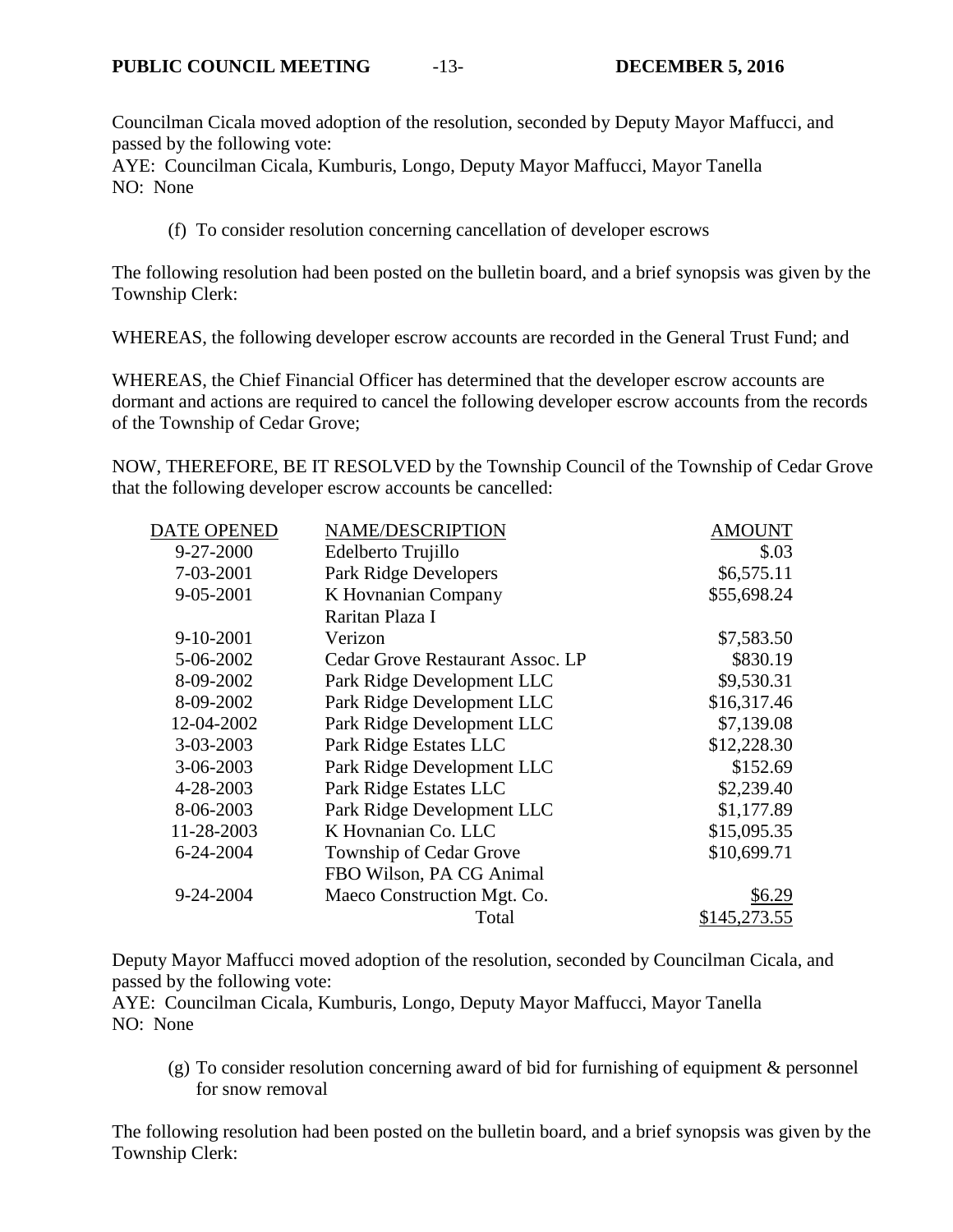**WHEREAS,** pursuant to advertising duly made, bids were received for the furnishing of equipment and personnel for snow plowing and publicly opened and read by the Township Clerk on November 29, 2016 as follows:

| <b>BIDDER</b>     | <b>ITEM #1</b><br>TRUCK, PLOW &<br><b>OPERATOR</b> | $ITEM #2$<br><b>TRUCK H/D</b><br>PLOW &<br><b>OPERATOR</b> | <b>ITEM #3</b><br>TRUCK,<br>S/SPREADER $\&$<br><b>OPERATOR</b> | <b>ITEM#4</b><br><b>4-WHEEL</b><br><b>DRIVE</b><br><b>LOADER</b> | <b>ITEM #5</b><br><b>TANDEM DUMP</b><br><b>TRUCK</b> |
|-------------------|----------------------------------------------------|------------------------------------------------------------|----------------------------------------------------------------|------------------------------------------------------------------|------------------------------------------------------|
| Sanzari Ashpalt   | \$175.00/hr                                        | \$175.00/hr                                                | \$65.00/hr                                                     | \$65.00/hr                                                       | \$65.00/hr.                                          |
| Woodland Park, NJ |                                                    |                                                            |                                                                |                                                                  |                                                      |
| AE Recchia, Inc.  | \$176.00/hr                                        | \$186.00/hr                                                | \$188.00/hr                                                    | \$208.00/hr                                                      | \$119.00/hr                                          |
| Cedar Grove, NJ   |                                                    |                                                            |                                                                |                                                                  |                                                      |

**WHEREAS,** the Municipal Engineer, the Township Manager, have reviewed the bids and recommend that the award of bid be made to Sanzari Asphalt, Woodland Park, New Jersey.

**WHEREAS,** funds are available to satisfy our obligations under this contract in the 2016 Snow Removal Budget Account #0315-2800.

**NOW, THEREFORE, BE IT RESOLVED** by the Township Council of the Township of Cedar Grove that the award of bid be made to Sanzari Asphalt, Woodland Park, New Jersey.

**BE IT FURTHER RESOLVED** that the proper township officials be instructed to execute a contract on behalf of the township.

Councilman Kumburis moved adoption of the resolution, seconded by Councilman Cicala, and passed by the following vote:

AYE: Councilman Cicala, Kumburis, Longo, Deputy Mayor Maffucci, Mayor Tanella NO: None

## **8. APPROVAL OF BILLS**

The Bill Resolution was read by title and amount as follows:

BE IT RESOLVED by the Township Council of the Township of Cedar Grove, County of Essex, New Jersey, that the attached summary of bills having been duly audited and found correct be and they are thereby ordered paid and that warrants be drawn on the Treasurer in the aggregate amount of \$640,778.59

Deputy Mayor Maffucci moved adoption of the resolution, seconded by Councilman Longo, and passed by the following vote:

AYE: Councilman Cicala, Kumburis, Longo, Maffucci, Deputy Mayor Maffucci, Mayor Tanella NO: None

# **9. MEETING OPEN TO RESIDENTS OF THE TOWNSHIP WISHING TO BE HEARD ON ANY ITEM ON OR OFF THE AGENDA CONCERNING TOWNSHIP BUSINESS**

Kate Hartwyk; Essex County Liaison – Ms. Hartwyk announced that the annual holiday lighting display at Turtle Back Zoo is open. Ms. Hartwyk also noted the upcoming dedication & opening of the County's "Cedar Grove Park" and Robert O'Toole Community Center on 12/12/16 at 10:00 a.m.